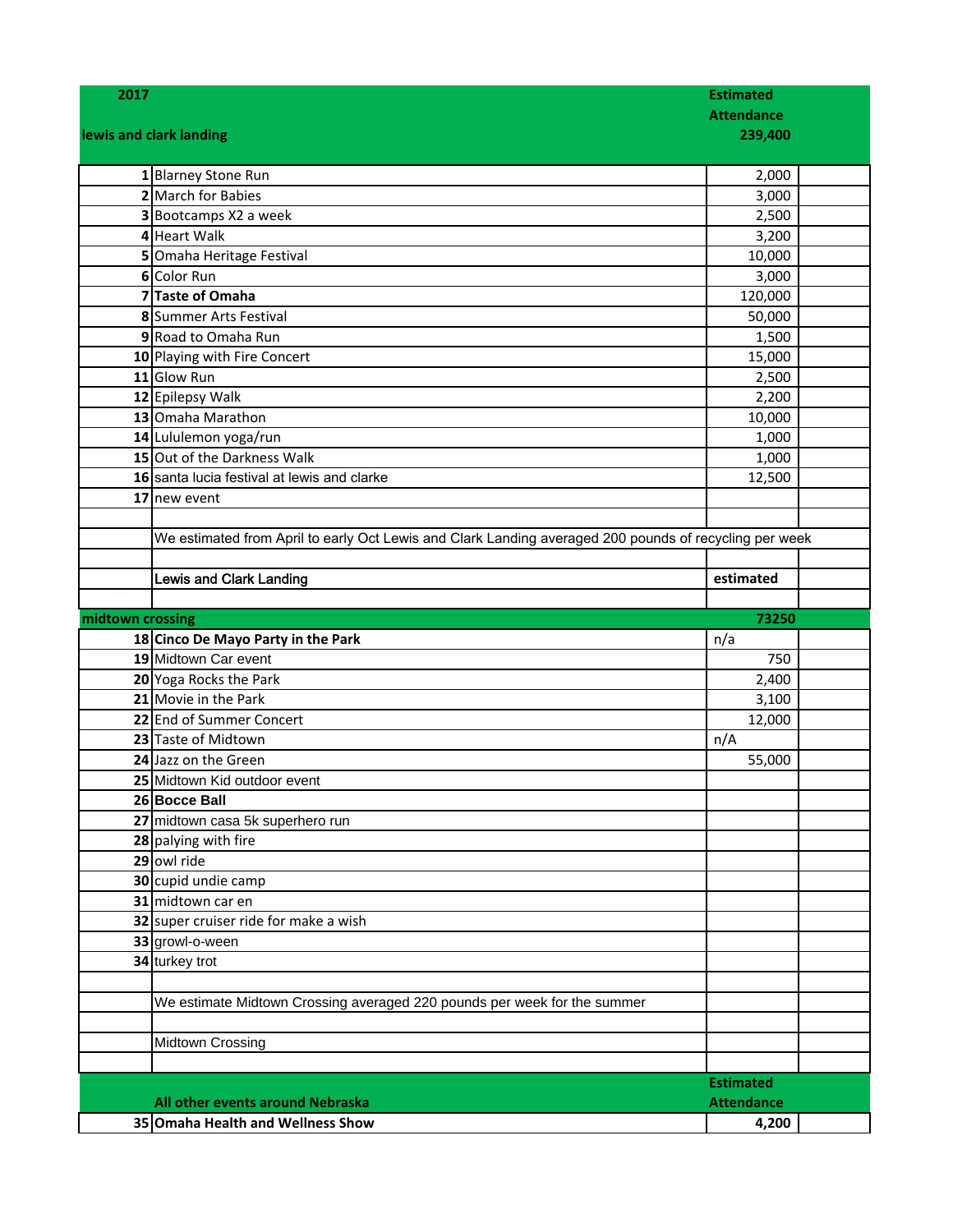| 36 earthday omaha                                      | 10,000  |  |
|--------------------------------------------------------|---------|--|
| 37 earthday Lincoln                                    | 4,000   |  |
| 38 City of Omaha                                       | 250,000 |  |
| 39 Westgate Baseball(summer season)                    | 10,000  |  |
| 40 Children's Musuem(year long)                        | 200,000 |  |
| 41 Ralston Arena                                       | 50,000  |  |
| 42 Triumph of Ag Expo 2014                             | 17,500  |  |
| 43 Leprechaun run                                      | 1,500   |  |
| 44 arbor day                                           | 10,000  |  |
| 45 mayors run                                          | 5,600   |  |
| 46 marathon                                            | 2,000   |  |
| 47 nebraska state track meet                           | 8,400   |  |
| 48 la vista daze                                       | 8,000   |  |
| 49 NEW EVENT                                           |         |  |
| 50 City of Ralston 8 months                            | 15,000  |  |
| 51 pincale bank arena                                  | 25,000  |  |
| 52 nebraska city                                       | 15,000  |  |
| 53 HyVee                                               | 2,500   |  |
| 54 HyVee                                               | 2,500   |  |
| 55 HyVee                                               | 2,500   |  |
| 56 Andys Gas Station                                   | 1,000   |  |
| 57 Chubbys                                             | 5,000   |  |
| <b>58 Cstore 132</b>                                   | 3,000   |  |
| 59 HyVee                                               | 5,000   |  |
| 60 HyVee                                               | 5,000   |  |
| 61 benson high school                                  | 1,200   |  |
| 62 Spring Festival and Plant Sale at Lauritzen Gardens | 1,500   |  |
| 63 bridge beats                                        | 2,000   |  |
| 64 Summer Arts Festival                                | 7,000   |  |
| 65 La Vista Concert & Movie Series                     | 400     |  |
| 66 Elkhorn Days                                        | 7,000   |  |
| 67 papillion days                                      | 20,000  |  |
| 68 cws                                                 | 320,000 |  |
| 69 planit omaha cws                                    | 1,500   |  |
| 70 Home run derby                                      | 19,000  |  |
| 71 4th of July celbration Downtown Omaha               | 25,000  |  |
| 72 NEW EVENT                                           |         |  |
| 73 Lauritzen Gardens railroad days                     | 2,500   |  |
| 74 playing with fire                                   | 25,000  |  |
| 75 Superhero 5.8k Run to Benefit CASA                  | 1,600   |  |
| 76 Benson Days                                         | 5,000   |  |
| 77 NEW EVENT                                           | 1,000   |  |
| 78 Balloon and Wine Festival                           | 30,000  |  |
| 79 JDRF Walk for Cure                                  | 19,650  |  |
| 80 Lauritzen Gardens sweet corn                        | 1,500   |  |
| 81 Maha Music Festival                                 | 7,000   |  |
| 82 Clauseen run                                        |         |  |
| 83 Nebraska state fair                                 | 210,000 |  |
| 84 Apple Jack Festival                                 | 40,000  |  |
| 85 Street of Dreams                                    | 18,000  |  |
| 86 plattsmouth harvest festival                        | 20,000  |  |
| 87 race for the cure                                   | 5,000   |  |